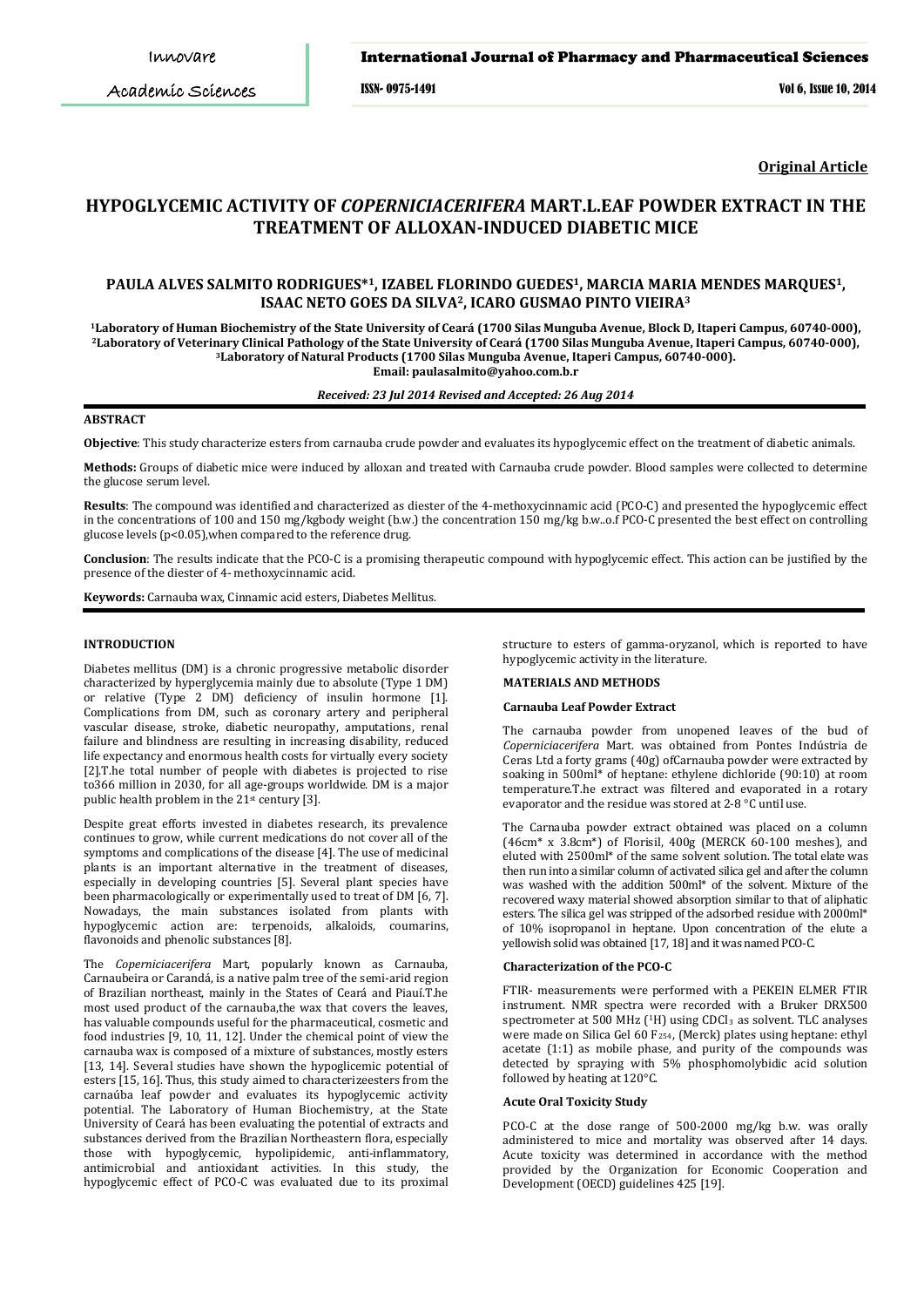#### **Experimental animals**

Healthy male Swiss albino mice (*Musmusculus*), aged approximately seven to eight weeks (weighing 20.0-25.0 g), were used in this study. The mice were housed in polypropylene cages, maintained under standard laboratory conditions, (i.e. 12:12 hour light and dark cycle; at an ambient temperature of  $25 \pm 3$ °C). Water and food were given *ad libitum* to the animals. The institutional ethics committee on the care and use of animals for experimentation approved the experimental protocols ( $n°.90/10$ ).

#### **Induction of experimental diabetes**

Diabetes was induced in mice after fasting by a single intraperitoneal injection of alloxan monohydrate, 150 mg/kg b.w. , freshly dissolved in cold sterile normal saline [7]. After 7 days, diabetes was confirmed by measuring the serum glucose level. Animals with blood glucose levels of more than 180 mg/dl were considered diabetic.

According with Jain and Arya [20] and Misra and Aiman [21], there are many inconsistencies and anomalies in alloxan-induced diabetic models. These observations have been reported in others studies, which indicate that alloxan-induced diabetic model is a doubtful model for antidiabetic studies. Hence, further studies are needed to evaluate an antidiabetic ideal model. This, however, remains contradictory to many other studies where alloxan has been successfully used, included the present study.

# **Experimental Protocol**

Animals were divided into five groups of 12 mice each. The animals of all groups received the doses orally for 21 consecutive days, according to the adapted protocol [22].

**Group 1**: mice served as normal-control and received the vehicle (0,2 ml distilled water/day/mice);

**Group 2**: mice served as diabetic-control and received the vehicle (0,2 ml distilled water/day/mice);

**Group 3**: mice diabetic were administered PCO-C (100mg/kg b.w. /day) in distilled water as a fine aqueous suspensor orally;

**Group 4**: mice diabetic were administered PCO-C (150mg/kg b.w. /day) in distilled water as a fine aqueous suspensor orally;

**Group 5**: mice diabetic were administered Glibenclamide (10mg/kg b.w. /day) in distilled water as a fine aqueous suspensor orally.



Blood samples were collected from the retro-orbital plexus with the use of capillary tubes under mild ether anesthesia from overnight fasted mice. Blood glucose levels were analyzed on days 0, 10 and 21 of the study, which was performed by the machine METROLAB 2300 PLUS VERSION 1.7, which uses the kinetic method for the analysis of serum samples.

#### **Statistical analysis**

The data were expressed as mean ± SEM. One-way analysis of variance (ANOVA) and Student-Newman-Keuls test was carried out for comparing results among treatments. The significant level was set at p<0.05

## **RESULTS**

The PCO-C was obtained and characterized according to previously described methodology [17, 18], with 7% yield in relation to the carnauba powder. The PCO-C was identified as diester of the 4 methoxycinnamic acid by means of infrared spectroscopic analysis (FTIR), thin layer chromatography (TLC) melting point 94-95 °C,  $1$ HNMR and comparisons to the literature data [17, 18]. By the analysis of FTIR spectra of PCO-C, was possible to confirm the presence of the following characteristic functional groups: ester  $(1735 \text{ cm}^{-1}, 1717 \text{ cm}^{-1}, 1169 \text{ cm}^{-1})$ , unsaturation  $(1630 \text{ cm}^{-1}, 930 \text{ cm}^{-1})$ 1), aromatic p-substituted (827 cm-1) and the aromatic *p*-methoxy (1020 cm-1).T.LC analysis of PCO-C and its hydrolysis products (saponifiable and unsaponifiable material) corroborate the results obtained with FTIR of PCO-C,and in the chromatogram obtained with saponifiable material was confirmed that this material contains 4-methoxycinnamic acid (RF 0.41) and its presence in thePCO-C structure was confirmed by 1 HNMR spectra analysis (Table 1 and Figure 1).

#### **Table 1: Assignments of 1H NMR chemical shift (ppm) of PCO-C (diesters of 4-methoxycinnamic acid)**

| <b>Chemical Shift (ppm)</b> | <b>Assignments</b> |  |
|-----------------------------|--------------------|--|
| 7.62                        | 8 (d, 1 H, 16 Hz)  |  |
| 7.45                        | 5, 3 (m, 2 H)      |  |
| 6.85                        | $6, 2$ (m, 2 H)    |  |
| 6.33                        | 9 (d, 1H, 16Hz)    |  |
| 3.83, 3.90                  | 7 (s, 3H)          |  |



**Fig. 1: (A) 1HNMRSpectra of PCO-C (Expansion δ 3.32 - 8.08, CDCl3, 500.13 MHz) and (B) Structure of the diesterof4-methoxycinnamic acid.**

A toxicology study of the PCO-C (diesters of 4-methoxycinnamic acid) was performed and, it was concluded that the maximum safe dose of PCO-C was 2000 mg/kg b.w. For the study of the PCO-C hypoglycemic effect, a range of 50-500 mg/kg b.w. Was used and the results showed that 100 and 150 mg/kg b.w. Doses had hypoglycemic action similar to the action of the reference drug (glibenclamide). The results of acute toxicity tests with mice showed that orally administration of PCO-C doses up to 2000mg/kg did not

cause any adverse effects or mortality. The present study clearly indicates that the PCO-C (diesters of the 4-methoxycinnamic acid)has hypoglycemic effect on alloxan induced diabetic mice (Table 2). The administration of the PCO-C to diabetic mice resulted in a significant decrease (p< 0.05)in the blood glucose levels. It was found that 100 mg/Kg b.w. and 150 mg/kg b.w. Doses of PCO-C result in 30.5%and 41.5% blood glucose reduction, respectively. In the PCO-C treated mice, hypoglycemic effect was evident from the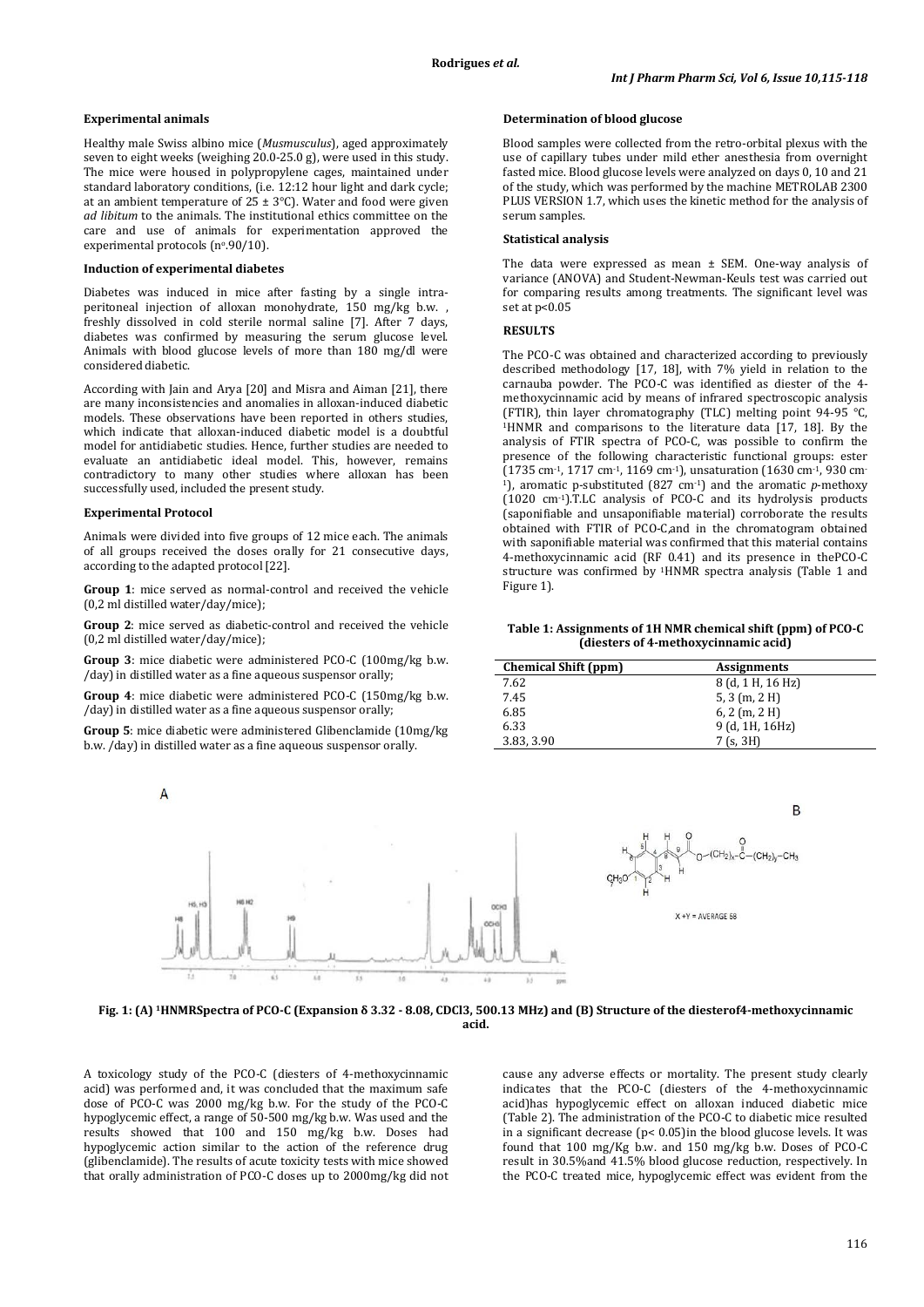10th day onwards; the decrease in blood glucose levels was highly pronounced on the 21st day. The hypoglycemic effect of PCO-C at 150 mg/kg b.w. dose was more prominent than glibenclamide.

#### **DISCUSSION**

According with the results of previously work [17, 18]and upon spectroscopic analysis including FTIR, 1HNMR and melting point, the yellowish solid named PCO-C was characterized as esters of the 4 methoxycinnamic acid (fig. 1b). Ith as been reasonably well established that these substituted cinnamic acids occur predominantly as adiesters.

The PCO-C was effective in decrease blood glucose levels of diabetic mice. Previous studies have shown that substances with similar chemical structure to esters of cinnamic acid, such as the gammaoryzanol and the policosanol, possess antioxidant, hypolipidemic and hypoglycemic properties [23-26]. The gamma-oryzanol, an important phytochemical of the rice brain, is a complex mixture of esters of the ferulic acid with triterpenic alcohols and sterols[27-29]. Study showed hypoglycemic effect of gamma-oryzanol on diabetic patients. This compound was able to reduce the concentration of fasting blood glucose in 29% and 33% of the patients with DM1 and DM2, respectively [30].

Policosanol is a complex mixture of long-chain primary alcohols and it isolated from the sugarcane wax [25]. Another study demonstrated that policosanol significantly reduced LDL cholesterol (27.4% and 28.1%), total cholesterol (27.1% and 27.5%) and increased serum levels of HDL - cholesterol (17,6% and 17%) at doses of 20 and 40 mg / kg, respectively [26].

|  |  | Table 2: Effect of PCO-C (diester of the 4-methoxycinnamic acid) on blood glucose levels in normal and diabetic mice |
|--|--|----------------------------------------------------------------------------------------------------------------------|
|--|--|----------------------------------------------------------------------------------------------------------------------|

| Groups                   | Dose $(mg/Kg)$ | 0 Day            | 10 Davs            | 21 Days            |
|--------------------------|----------------|------------------|--------------------|--------------------|
| I Normal control         |                | $98.6 \pm 8.1$   | $100.1 \pm 9.7$    | $100.1 \pm 9.7$    |
| II Diabetic control      | $\sim$         | $251.4 \pm 26.3$ | $241.2 \pm 20.6$   | $326.1 \pm 31.0^*$ |
| III Diabetic+PCO-C       | 100            | $210.6 \pm 23.0$ | $151.7 \pm 57.3^*$ | $146.4 \pm 31.8^*$ |
| IV Diabetic+PCO-C        | 150            | $234.7 \pm 23.7$ | $174.2 \pm 30.0^*$ | $137.2 \pm 29.4^*$ |
| V Diabetic+Glibenclamide | 10             | $209.4 \pm 33.9$ | $110.8 \pm 18.1^*$ | $147.7 \pm 44.1^*$ |

Values expressed as means ± standard deviation (n=7), *P* values were analyzed using One-Way ANOVA followed by Newman-Keuls test. \**p*<0.05, when groups III, IV and V compared with diabetic control, i.e. group II.

# **CONCLUSION**

In conclusion, our results showed that the use of PCO-C (diester of the 4-methoxycinnamic acid) has a wide margin of security risk and showed hypoglycemic effect in diabetic mice. These results are very promising and show that carnauba (*Coperniciacerifera* Mart), a native plant of the Caatinga biome, constitutes a rich source of active compounds for the treatment of Diabetes Mellitus.

### **CONFLICT OF INTERESTS**

Declared None

# **ACKNOWLEDGEMENTS**

The authors thank the FUNCAP (Fundação de Amparo a Pesquisa do Estado do Ceará) and BNB (Banco do Nordeste do Brasil) for their financial support.

#### **REFERENCES**

- 1. Shrivastava RBL, Shrivastava PS, Ramasamy J. Role of self-care in management of diabetes mellitus. J Diabetes Metabolic Disorders 2013;12(14):1-5.
- 2. Tabish SA. Is diabetes becoming the biggest epidemic of the twenty-first century? Int J Health Sci 2007;1(2):5-8.
- 3. Wild S, Roglic G, Green A. Global prevalence of diabetes. Estimates for the year 2000 and projections for 2030. Diabetes Care 2004;27(5):1047-53.
- 4. Harley E, Mirsky N, Ofir R. Antidiabeticatributes of desert and steppicplantts: a review. Planta Med 2013;79(6):425-36.
- 5. OkpuzorJ, Adebesin O, Ogbunugafor H, Amadi I. The potential of medicinal plants in sickle cell disease control: a review. Int J Biom Health Sci 2008;4(2):47-55.
- 6. Leila Z, Eliandra DS, Luisa HC, Anildo CJ. Effect of crude extract fractions from Vitexmegapotamica leaves on hyperglycemia in alloxan diabetic rats. J Ethnopharmacol 2007;109(1):151-55.
- Katiyar D, Singh B, Lall AM, Hadday Gf Ef chitooligosaccharides for the management of diabetes in induced mice: a correlative antihyperlipidemic and antioxidative activity. Eur J Pharm Sci 2011;44(4):534-43.
- 8. Negri G. Diabetes melito: plantas e princípios ativos naturais hipoglicemiantes. Rev Bras Ciênc Farm 2005;41(2):121-42.
- 9. Dang KH, Singh Z, Swinny EE. Edible coatings Influence fruit ripening, Quality, and aroma biosynthesis in mango fruit. J Agric Food Chem 2008;56(4):1361-70.
- 10. Arias MA, Loxley A, Eatmon C, Roey GV, Fairhurst D, Mitchnick M, *et al*. Carnauba wax nanoparticles enhance strong systemic and mucosal cellular and humoral immune responses to HIVgp140 antigen. Vaccine 2011;29(6):1258-69.
- 11. Barman K, Asrey R, Pal RK. Putrescine and carnauba wax pretreatments alleviate chilling injury, enhance shelf life and preserve pomegranate fruit quality during cold storage. Sci Hortic 2011;130:795-800.
- 12. Jo WS, Song HY, Song NB, Lee JH, Min SC, Song KB. Quality and microbial safety of 'Fuji' apples coated with carnauba-shellac wax containing lemongrass oil. LWT-Food Sci Technol 2014;55(2):490-97.
- 13. Ullmann F, Gerhartz W, Yamamoto YS, Campbell FT, Pfefferkorn R, Rounsaville JF. Ullmann´s Encyclopedia of Industrial Chemistry. Frankfurt, Germany: VCH-Chemistry. Verlagsgesellschaft;1996.
- 14. Hwanga KT, Cuppett SL, Wellerc LC, Hannad AM. HPLC of grain sorghumwax classes highlighting separation of aldehydes fromwax esters and steryl esters. J Sep Sci 2002;25(9):619-23.
- 15. Weitzel G, Fretzdorff AM, Stock W. Syntheses and hypoglycemic activities of ethyl esters and various amides of omegaguanidino fatty acids with medium chain length. H Oppe Seylers Z Physiol Chem 1980; 361(1):41-50.
- Malaisse W, Lebrun P. Mechanisms of sulfonylurea-lnduced insulin release. Diabetes Care 1990;13(3):9-17.
- 17. Vandenburg LE, Wilder EA. Aromatic acids of carnauba wax. J Am Oil Chem Soc 1967;44(11):659-62.
- 18. Vandenburg LE, Wilder EA. The structural constituents of carnauba wax. J Am Oil Chem Soc 1970;47(12):514-18.
- 19. Organization for Economic Cooperation and Development (OECD) guidelines for acute toxicity of chemicals. No. 425 (Adopted: 3 October 2008).
- 20. Jain DK, Arya RK. Anomalies in alloxan-induced diabetic model: it is better to standardize it first. Indian J Pharmacol 2011;43(1) :91.
- 21. Misra M, Aiman U. Alloxan: an unpredictable drug for diabetes induction? Indian J Pharmacol 2012;44(4):538-39.
- 22. Pareek H, Sharma S, Khajja BS, Jain K, Jain GC. Evaluation of anti-hyperglycemic Tridaxprocumbens (Linn.). BMC Complement Altern Med 2009;9(48):1-7.
- 23. Kim JS, Godber JS, King J, Priyawiwatkul W. Inhibition of cholesterol autoxidation by the nonsaponifiable fraction in rice bran in an aqueous model system. J Am Oil Chem Soc 2001;78(7):685-9.